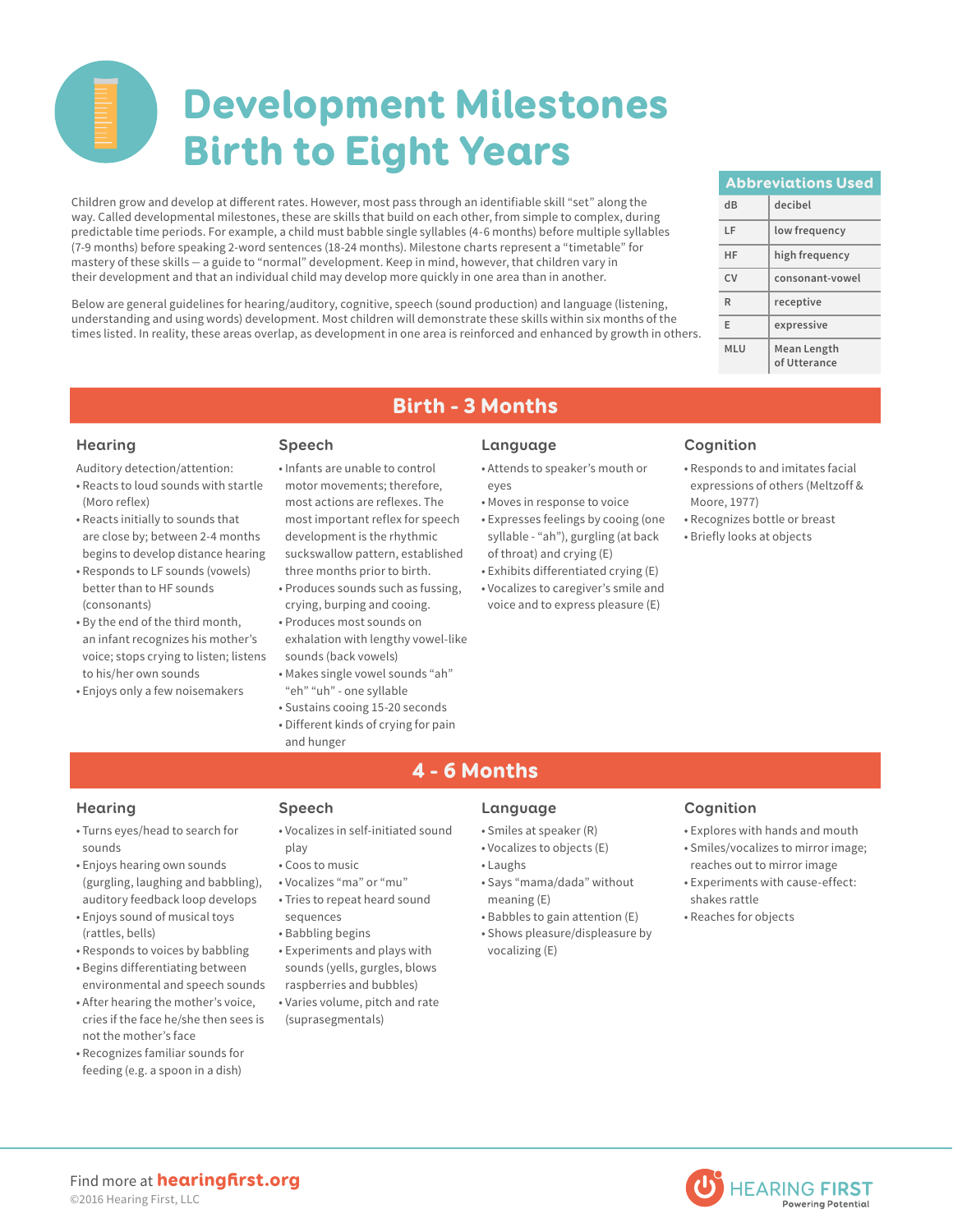# 7 - 9 Months

- In sitting position, turns eye/head/ body to source of sound (sound localization); has difficulty locating sounds above or behind
- Responds to simple requests
- Modifies speech to match what is heard
- Imitates speech and non-speech (blowing raspberries) sounds
- Responds to name • Attends to music/singing
- Understands many
- onomatopoeias **(Learning to Listen Sounds)**

- Produces sounds in one breath
- Enjoys imitating sound sequences • Babbles with some CV syllables
- ("bababa")
- Uses /m/, /n/, /b/, /p/, /t/, /d/ in babbling
- Imitates sounds, cough, tongue clicking (increased tongue tip activity), etc.
- Imitates some onomatopoeias
- Babbling shows pitch and inflectional changes
- Copies (sometimes inaccurately) intonational contours
- Beginning of adult speech (starting to develop certain vowels, syllables, diphthongs)

## **Hearing Speech Language Cognition**

- Recognizes names of family members (R)
- Responds to "no" most of the time (R)
- Attends to pictures (R)
- Uses gesture and vocalization to protest (E)
- Vocalizes during games (E)

- Searches for partially hidden object
- Struggles to get objects that are out of reach
- Plays games like "peek-a-boo"
- Imitates simple acts, e.g. clapping, nodding

• Tries to accomplish simple goals (seeing and then crawling to a toy) • Looks for/finds objects that are out of sight (such as a spoon that

falls under the table) • Stacks rings on peg • Begins awareness of in/out (objects/containers)

- Gives, points, shows
- Pulls rings off peg

10 - 12 Months

### **Hearing Speech Language Cognition**

- Recognizes familiar persons or objects when named (R)
- Looks at named pictures with an adult (R)
- Attends to new words (R)
- Identifies 2 body parts on self (R)
- Gives objects upon verbal request (R)
- Uses social gestures (waving "byebye") (E)
- Vocalizes with intent frequently
- Uses onomatopoeias to refer to objects (E)
- Says one to two words

# spontaneously

- Shows interest in sounds of radio and television
- Listens to simple stories, songs and rhymes
- Demonstrates two item memory

- Uses echolalia and unintelligible speech/jargon
- Omits some initial consonants and almost all final consonants
- Continues to develop vowels and diphthongs
- Varies pitch when vocalizing
- Uses 21 different phonemes
- Imitates words inexactly

12 - 18 Months

- Follows 1-step commands without a gesture/verbal cue alone (R)
- Uses true words within jargon-like utterances (E)
- Combines vocalizations and guesture to obtain a desired object (E)
- Identifies/points to 3+ body parts (on self or doll), clothing item or toy on verbal request
- Names objects on request (E)
- Gives objects if asked (R)
- By month 18, uses 20-100 meaningful words; 50% of words are nouns (E)

# **Hearing Speech Language Cognition**

- Explores objects in many different ways (shaking, banging, throwing, dropping)
- Points to named pictures
- Begins to use objects correctly (drinking from cup, brushing hair, holds phone to ear)
- Laughs at silly actions (as in wearing a bowl as a hat)
- Solves problems by trial and error (e.g. inverts bottle to obtain object; obtains toys with stick)
- Scribbles spontaneously



- Responds physically to music • Responds to questions by
- searching
- Can look for named object that is out of sight
- Understands some common phrases
- reduplicative) babbling ("dageedagee") • Begins changing babbling to real words
	- Continues imitating sounds

• Uses variegated (non-

• Begins using more back vowels, central vowels and consonants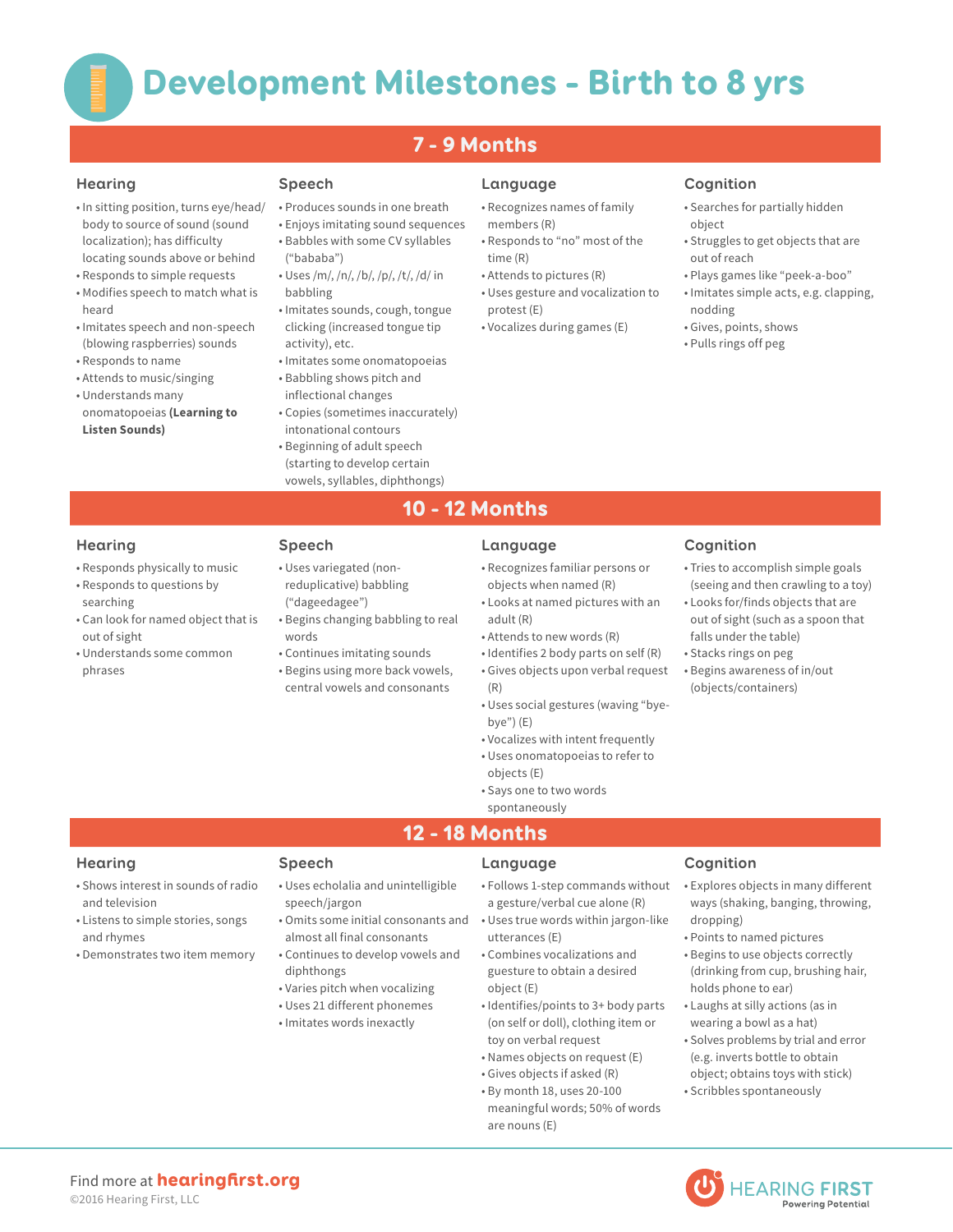# 18 - 24 Months

- Understands when called from another room
- Remembers what was heard in the correct order (e.g. "Put the fish in the water and the turtle on the grass.") (auditory sequencing)
- Follows a conversation when the topic is known
- Answers questions about a picture or book

- Jargon peaks at 18 months
- Correctly pronounces most vowels • Uses /m/, /p/, /b/, /w/, /n/, /t/,/d/
- correctly in the beginning of syllables and short words • Two years: 25%-50% intelligibility
- Commonly uses 25 different
- phonemes
- Uses beginning consonants
- Word-final consonants emerge
- Pitch is lower and more stable

### **Hearing Speech Language Cognition**

- Follows 2-step related commands without visual cues (R)
- Points to 4+ body parts (on self or doll) (R)
- Uses question intonation to ask yes/no questions (E)
- Uses 2-word phrases/sentences frequently by 24 months ("more milk," "a doggie," "read book"); MLU 1.5-2.0 (E)
- Names most common objects (E) • Understands questions "Where?"
- and "What's that?" (R) • Begins using pronouns like "my,"
- "me," "mine,"; refers to self by name (E)
- Uses 200+ words (E)

- Finds objects even when hidden under 2-3 covers
- Likes to take things apart
- Stacks rings on peg in order of size; builds higher towers
- Turns one page at a time
- Activates mechanical toy
- Pretends plays about familiar situations

• Answers questions about a story • 60% of speech is intelligible by 30

- months of age
- Continues to develop [front](http://firstyears.org/c1/u2/conclass.htm)  [consonants](http://firstyears.org/c1/u2/conclass.htm)

# **Hearing Speech Language Cognition**

2 - 2½ Years

- Responds appropriately to location phrases ("in," "on") (R)
- Recognizes family member names (R)
- Uses "and" ("mommy and daddy") (E)
- Uses 3-word sentences frequently; MLU 2.0-2.5 (E)
- Begins using verb endings (-ing)
- ("Mommy pushing") (E) • Refers to self as "me" rather than by name (E)
- Asks simple questions ("Where ball?" "What Daddy doing?" "What color?") (E)
- Uses number + noun ("two doggie") (E)

# • Begins to sort by shapes and

colors

- Names one color • Begins make-believe play;
- dramatizes mother and baby
- Begins to understand functional concepts of familiar objects and part/whole concepts • Shares toys

- Begins making cognitive judgements about what was heard, e.g. "Tell me about your trip to Disney World." (auditory processing)
- Answers questions about an undisclosed but familiar topic

- Continues use of echolalia when difficulties in speech are encountered
- Exhibits repetitions, especially starters ("I" and first syllables)
- Speaks with a loud voice
- Increases range of pitch
- Consistently uses initial consonants (some are misarticulated); frequently omits or substitutes final consonants

### **Hearing Speech Language Cognition**

2½ - 3 Years

- Answers questions with "yes" or  $m<sup>o</sup>$  (E)
- Understands the concepts of "one" and "all" (R)
- Uses subject pronoun: he (E)
- Asks "What happened?" (E)
- Uses "gonna" and "wanna" (E)
- Uses 3-4 word sentences;
- converses with self; MLU 2.5-3.0 (E) • Shows interest in "why" and
- "how" explanations (R)

- Matches an object in hand or in the room to a picture in a book
- Completes 5+ piece puzzle
- Counts 2-3 objects; knows more numbers (but not always in the right order)
- Remembers what happened yesterday
- Knows where things usually belong

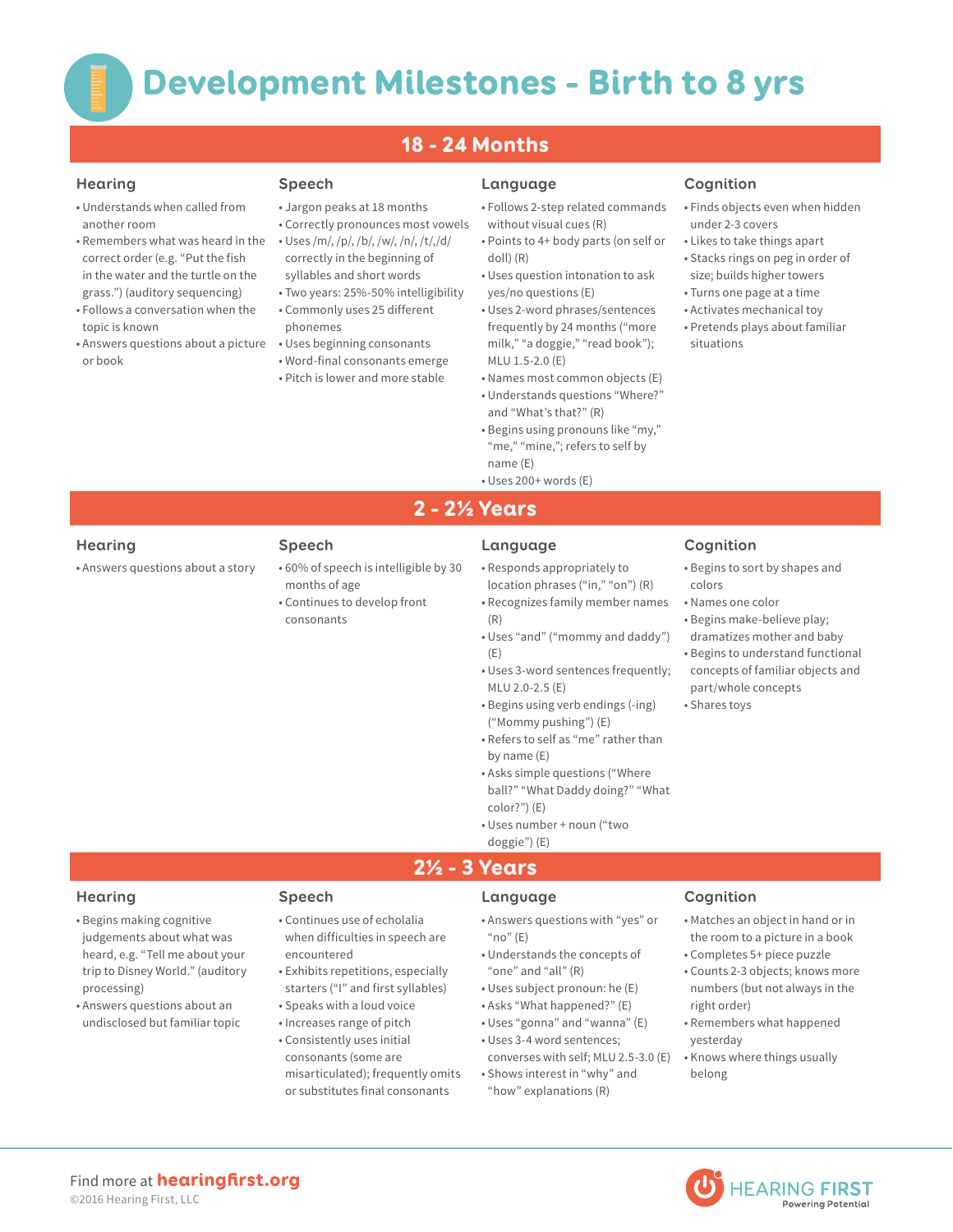# 2½ - 3 Years - continued

- By age 3, 90% of children produce the following consonants in conversation: /p/, /m/, /n/, /h/, /w/ • Accurately pronounces all vowels
- and diphthongs (except those with an r, such as in the word "bird") • Uses approximately 27 phonemes
- Three years: 75-80% intelligibility
- Masters ⅔ of the adult speech sounds

### **Hearing Speech Language Cognition**

- Expands use of verb endings (-ing), plurals/possessives ("eat cookies"), contractions (E)
- Begins the "why" guestion stage; asks "wh"-questions ("What's that?" and "Where ball?") (E)
- Uses 2-/3-word negative phrases ("no want that") (E)
- Asks for "another" (E)
- Understands "now," "soon" and "later" (R)
- Begins using singular/plural nounverb agreement (E)
- "Converses," relates simple imaginative tales; describes actions in book (E)
- Vocabulary: 900+ words

- Substitutes one object for another in pretend play (as in pretending a block is a car)
- Laughs at silly ideas (like milking a dog)
- Avoids some dangers, e.g. a hot stove or moving car
- Selects objects not the same or "Which doesn't belong?" from set of objects
- Names own drawings
- Pretends to be caregiver
- Holds up fingers to tell age
- States first and last name

- 
- Improves listening skills; comprehends auditory information in a variety of settings (auditory understanding)
- Listens attentively and retells stories
- Accurately repeats sentences with high predictability
- Identifies objects based on description (open set)

- Substitutes some stops for fricatives (i.e. "tat" for "sat")
- Increases speech rate • May delete a syllable in multi-
- syllabic words • Simplifies words with blends (i.e. "blue" might be pronounced
- "bue") • 4 Years: 80-90% intelligibility
- The following consonants emerge: /r/, /l/, /s/, /t∫/, /(ch)/, /∫/sh, /z/
- By 4, 90% of children have mastered the following sounds in conversation: /b/, /k/, /d/, /j/y, (as in "you"), /f/, /g/

3 - 4 Years

- Uses possessives (E)
- Uses "we," "she," and "they" (E)
- Uses "some," "many," and "all"
- Uses present progressive: is/are/  $am + verb$  ing  $(E)$
- Uses some irregular verbs (E)
- Uses "can't," "not," and "didn't" (E)
- Uses "hafta," "have to" and "want to" $(E)$
- Uses 3rd person singular *-s* (E)
- Expresses ideas and feelings rather than just talking about the world around him/her (E)
- Begins using analogies, comparisons; can complete opposite analogies ("sister is a girl; brother is a  $\text{---}$ .") (E)
- Describes the use of objects such as "fork" or "car" (E)
- Enjoys poems and recognizes language absurdities such as, "Is that an elephant on your head?" (R)
- Uses "do" to ask yes/no questions (E)
- Vocabulary: 1500+ words (E)

### **Hearing Speech Language Cognition**

- Identifies and names primary colors
- Counts to 10
- Approaches problems from a single point of view
- Begins to have a clearer sense of time; wants to know what will happen next
- Engages in fantasy play; distinguishes between real and pretend words
- Takes turns and can do so without always being reminded
- Identifies situations that would lead to happiness, sadness or anger
- Draws somewhat recognizable picture that is meaningful to child if not to adult; names and briefly explains picture
- Distinguishes day activity (playing) from night activity (sleeping)
- Sequences familiar routines, simple finger plays, patterns of blocks
- Traces/copies figures (squares), drawn objects
- Knows division of day morning, afternoon, night
- Matches object to occupation fishing rod to fisherman

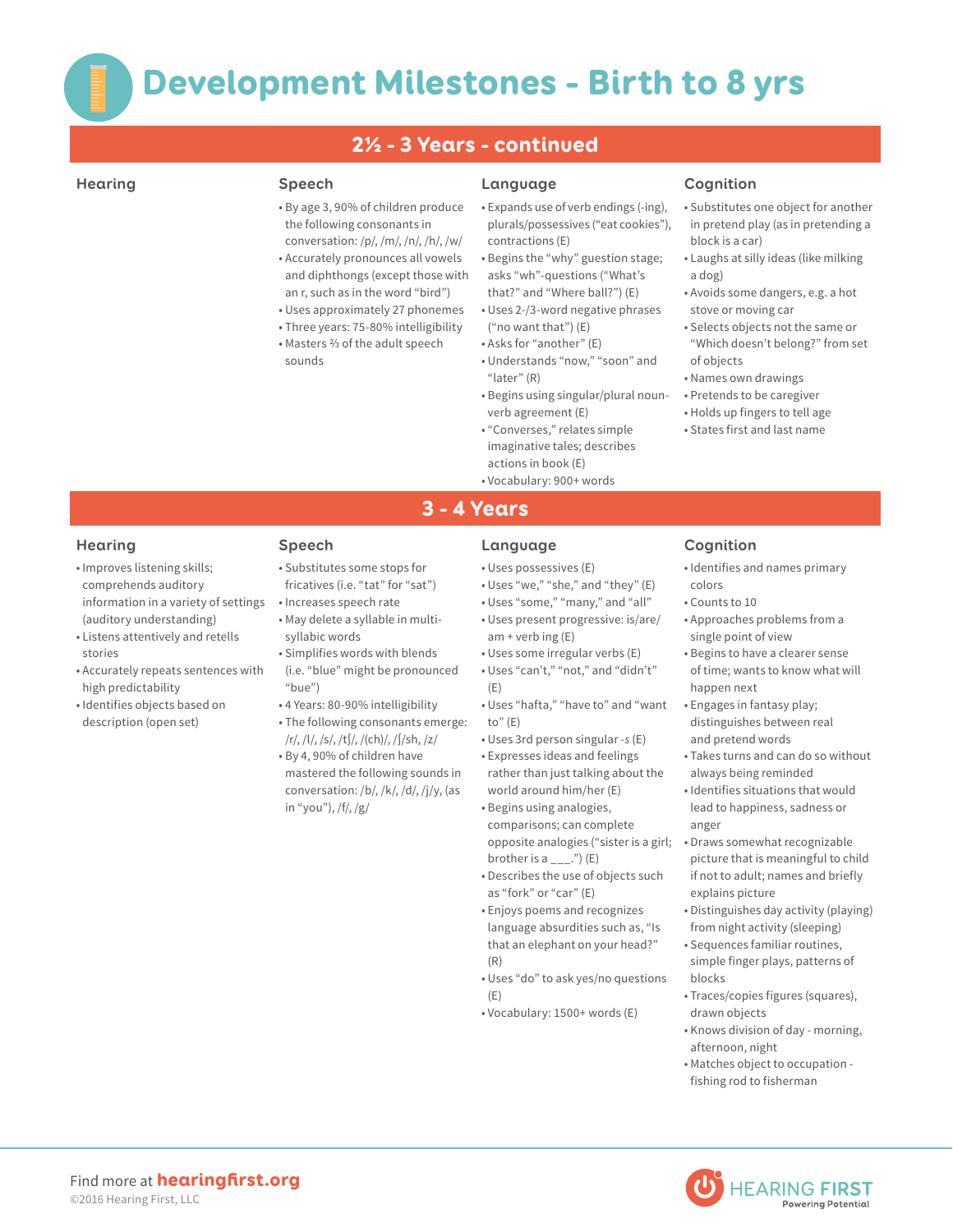# 4 - 5 Years

- Recalls 5+ facts from a familiar story
- Identifies word that rhymes or doesn't rhyme in set of 3-4

- Five years: 98-100% intelligibility • By age 5, the phonological
- processes of syllable deletion and fronting are surpressed
- The following consonants emerge:  $\left(\frac{d^3}{c^3}\right)$ -"j" as in jump,  $\frac{dv}{dx}$ voiced(/∂/) and voiceless(/0/) "th"

## **Hearing Speech Language Cognition**

- Asks what/who/where or why do questions (E)
- Asks whose (E)
- Uses does to ask yes/no questions (E)
- Converses with longer, more complex sentences, but still makes grammatical errors; MLU  $4.5+$  (E)
- Uses has, does, had (E)
- Uses because, when, if and so in clauses (E)
- Uses these and those (E)
- Uses before and after (E)
- Uses comparative adjectives ("small-smaller") (E)
- Answers "why" and "how" questions; replies to questions like "What is a house made of?" (E)
- By age 5, uses 2500 words (E)
- Ends conversations appropriately

- Draws recognizable pictures; copies more complex figures (triangle)
- Likes cutting/pasting
- Knows own street and town
- Begins to relate clock time to daily schedule
- Identifies a problem, lists possible solutions verbally and chooses which one(s) are most appropriate
- Tells color of unseen object ("What color is an apple?")
- Categorizes, naming items without visual clues, e.g. animals, food, toys; decides own criteria for categories
- Predicts story from book cover
- Names penny, nickel and dime
- Knows days of the week
- 
- 

# 5 - 6 Years

- Expansion of auditory understanding
- Can provide a word that rhymes with a given word
- Learns letter-sound associations

- By 6, 90% of children have mastered the following sounds in conversation: /t/, /r/, /ņ/(ng), /l/
- Uses a variety of blends
- Self-monitors speech

# **Hearing Speech Language Cognition**

- Stabilizes correct usage of irregular plurals and past tense/ irregular verbs (E)
- Uses pronouns, propositions and articles correctly, consistently (E)
- Uses superlative -est (E)
- Uses -er to form nouns (teach/ teacher) (E)
- Uses future progressive: will be + verb  $+$  \_\_\_ing (E)
- Asks wh questions with does (E) • Uses sentences with 8+ words;
- uses compound and complex sentences (E)
- Understands time sequences (what happened first, second, etc.) (R)
- Vocabulary: 2800+ words (R); 2500+ (E)

- Says letters of alphabet
- Understands that letters written on a page represent spoken words
- Understands number concepts to "10"
- Rote counts to 30+
- Recognizes and can reproduce many shapes, letters and numbers
- Plays games by the rules
- Understands seasons of the year • Begins to think about their own behavior/actions and to see consequences/explain situations
- Begins to read and write, distinguishing capitals and lowercase
- Uses invented spelling (e.g. color could be spelled "kulr") (E)
- Arranges objects in order, according to size
- Completes simple maze
- Adds, subtracts
- Comprehends directional commands - left/right